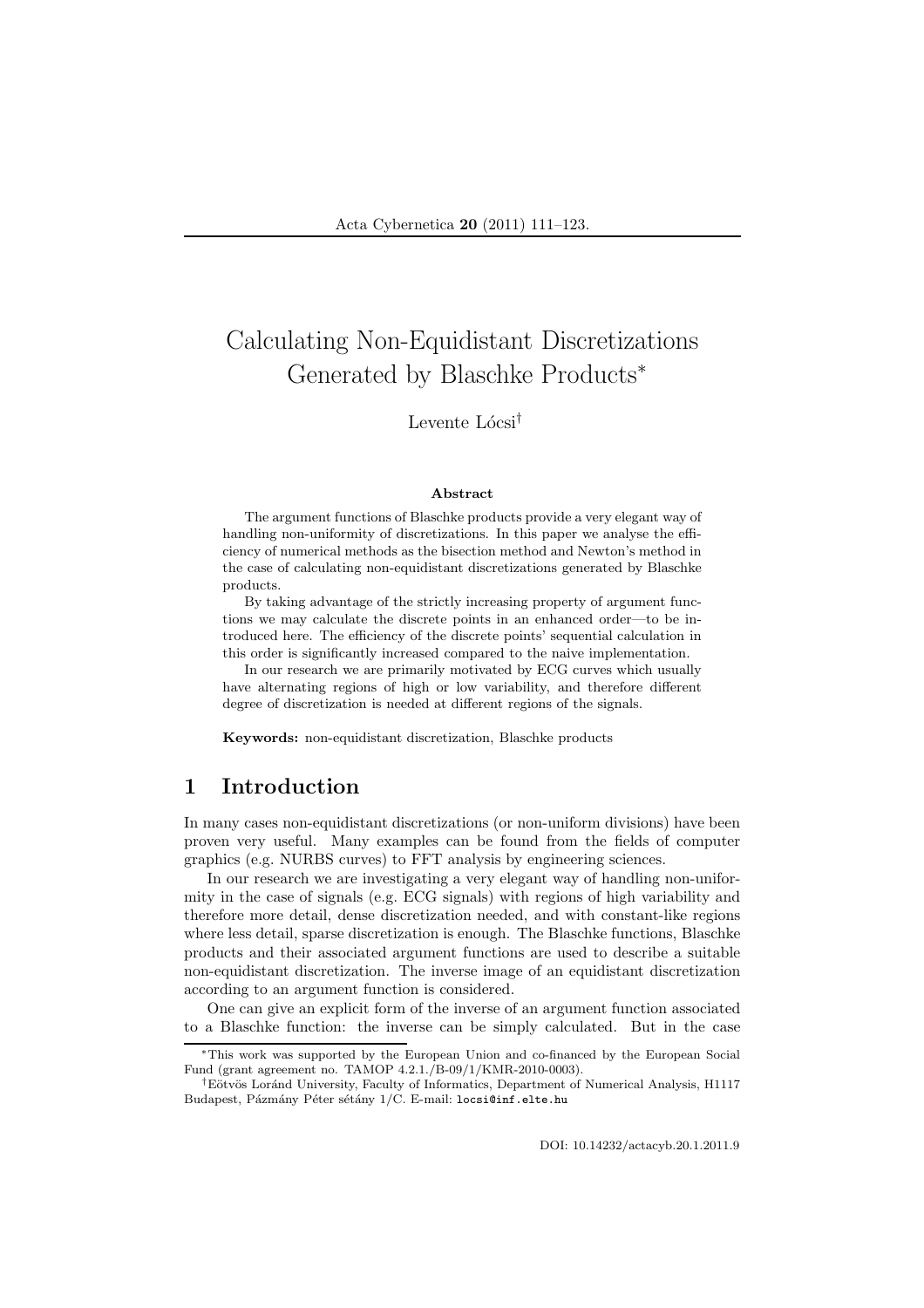of Blaschke products, the inverse of the argument function has no explicit form, numerical methods are needed to solve the arising non-linear equations. We have as many equations as the number of points in the discretization to generate.

In the work to be presented here we analyse the efficiency of methods like the well-known bisection method and Newton's method applied to this problem. By taking advantage of non-uniformity and the strictly increasing property of argument functions, we may solve the equations at hand in a clever order also to be explained. The advantages and disadvantages of these methods and their combinations are to be analysed.

In Section 2 we introduce the argument functions (associated to Blaschke functions and products) as they serve as the starting point for the research presented here. Then we show how we can define a non-equidistant discretization (NED) according to an argument function.

Then in Section 3 we describe the methods that can be used to calculate a NED, analyse their advantages and disadvantaged and introduce the idea of a better order to calculate the discrete points. Finally in Section 4 we present our results concerning calculation step count and time.

A section exhibiting possible further research areas, and the Summary concludes this paper.

# 2 Non-equidistant discretizations

In this section we describe the Blaschke functions and products, define the argument function of those and show how a NED can be defined. We are focusing mainly on the properties of the argument function, therefore we do not provide a detailed description of Blaschke functions. For a proper definition, further analysis and detailed calculations see e.g. [1, 3].

Blaschke functions are a family of complex valued functions of a complex variable with one additional complex parameter<sup>1</sup> inside the complex unit disk, i.e.:

$$
B_a: \mathbb{C} \to \mathbb{C}, \quad (a = r \cdot e^{i\varphi}, \ 0 \le r < 1, \ \varphi \in \mathbb{R}),
$$

and they are defined by the formula:

$$
B_a(z) = \frac{z-a}{1-\overline{a}z} \quad (z \in \mathbb{C} \setminus \{1/\overline{a}\}).
$$

These functions have the following property which we will use later on: they are a continuous bijection from the unit circle onto itself.

Blaschke products are essentially products of Blaschke functions.

Note some basic properties of Blaschke functions. The function  $B_a$  has a zero inside the unit circle  $(B_a(a) = 0)$ , and it has a pole of order one outside the unit circle in the point  $1/\overline{a}$ .

 $1<sup>1</sup>A$  second parameter may also be introduced, but is of no importance in this context.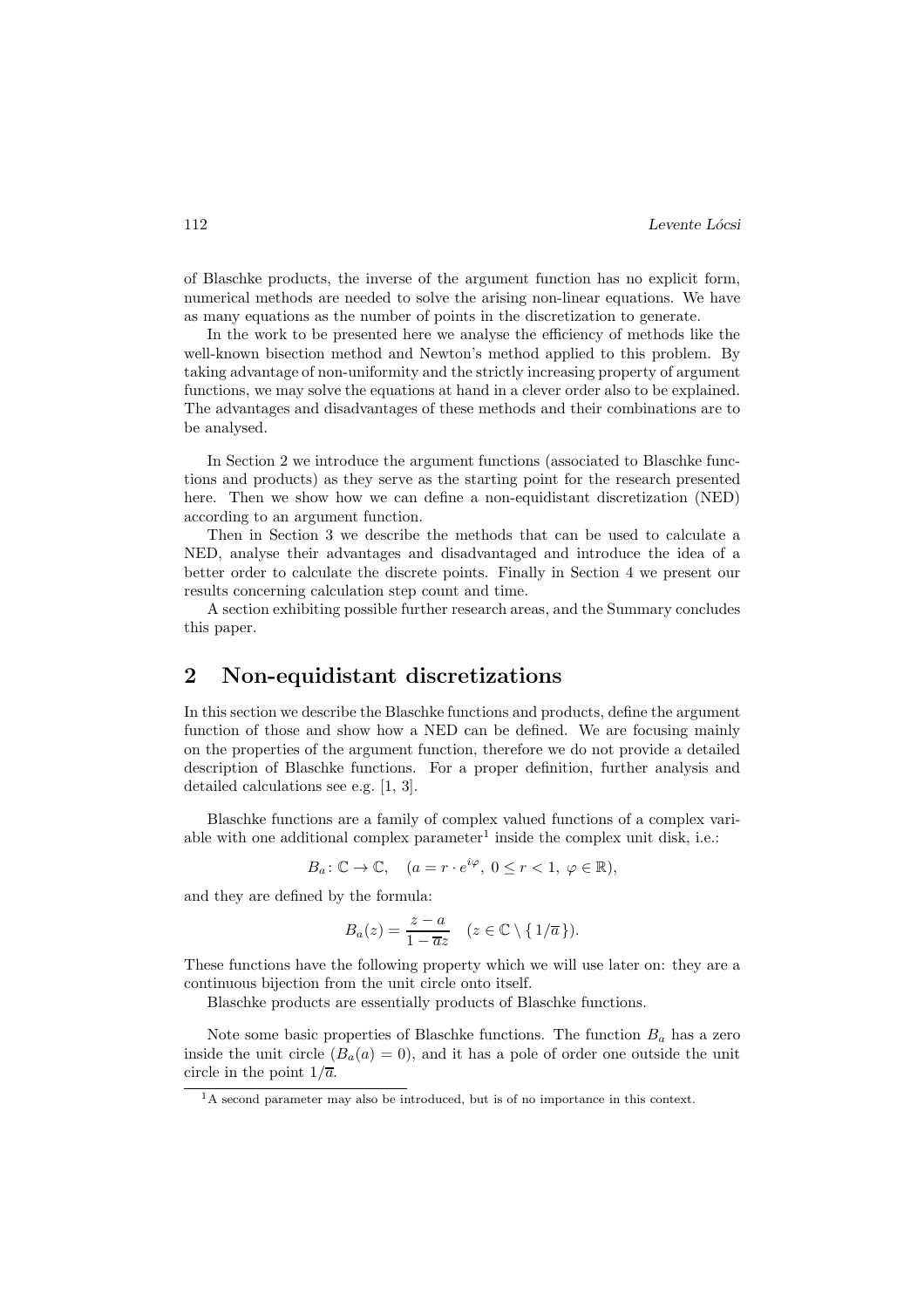Blaschke functions and products have many interesting properties and wide ranges of mathematical application. E.g. the isometric transformations on the Poincaré disk model of hyperbolic geometry can be written in terms of Blaschke functions; they can describe rational orthogonal systems<sup>2</sup>; UDMD systems can be formed with them, which allows the application of FFT-like algorithms; they form a group with respect to the composition of functions, so wavelet-like transforms can be defined related to them; etc. See [4, 5, 6, 7].

From the bijection property of the function  $B_a$  comes that to every  $t \in \mathbb{R}$  we can assign a unique  $u \in [-\pi, \pi]$  so that  $\exp iu = B_a(\exp it)$ . This leads us to the definition of the argument function associated to a Blaschke function:

$$
\beta_a \colon \mathbb{R} \to \mathbb{R}, \quad \beta_a(t) = \arg B_a(e^{it}).
$$

The  $\beta_a$  argument function has the explicit form

$$
\beta_a(t) = (\delta + \varphi) + 2\arctan\left(\frac{1+r}{1-r}\tan\frac{t-\varphi}{2}\right),\tag{1}
$$

where  $a = r \cdot \exp i\varphi$ , and a further  $\delta$  value is introduced<sup>3</sup>, which should be chosen so that  $\beta_a$  becomes a continuous bijection of  $[-\pi, \pi)$  for our convenience. Note that  $\beta_a$  is strictly increasing and invertible.

The argument function of a Blaschke product is defined as

$$
\beta_{a_1,\dots,a_m}(t) := \frac{1}{m} \arg \prod_{j=1}^m B_{a_j}(z) = \frac{1}{m} \sum_{j=1}^m \beta_{a_j}(t),\tag{2}
$$

with the  $a_j$   $(j = 1, \ldots, n)$  parameters all inside the complex unit disk. This definition makes use of the fact that the argument of the product of two complex numbers is the sum of the arguments of each. Also the  $1/m$  factor is applied to maintain the  $[-\pi, \pi)$  bijection property.

A NED is defined as the inverse image of an equidistant discretization. Consider the following set of  $N \in \mathbb{N}$  equidistant points:

$$
D_0^N := \left\{ -\pi + k \cdot \frac{2\pi}{N} : 0 \le k \le N - 1 \right\} \subset [-\pi, \pi).
$$

Then for given  $1 \leq m \in \mathbb{N}$ , and  $a_1, \ldots, a_m$  parameters the set

$$
D_{a_1,\dots,a_m}^N := \left\{ \beta_{a_1,\dots,a_m}^{-1}(t) : t \in D_0^N \right\} \subset [-\pi,\pi)
$$

is a non-equidistant discretization (NED) of N points on the interval  $[-\pi, \pi)$ .

<sup>2</sup>The Malmquist–Takenaka systems can be written in explicit form using Blaschke products.

 $3$ This  $\delta$  value depends on the previously mentioned possible second parameter of the Blaschke functions, when rigorously defined. One could consider  $B_{a,d} = d \cdot \frac{z-a}{1-\overline{a}z}$  and  $d = \exp i\delta$ .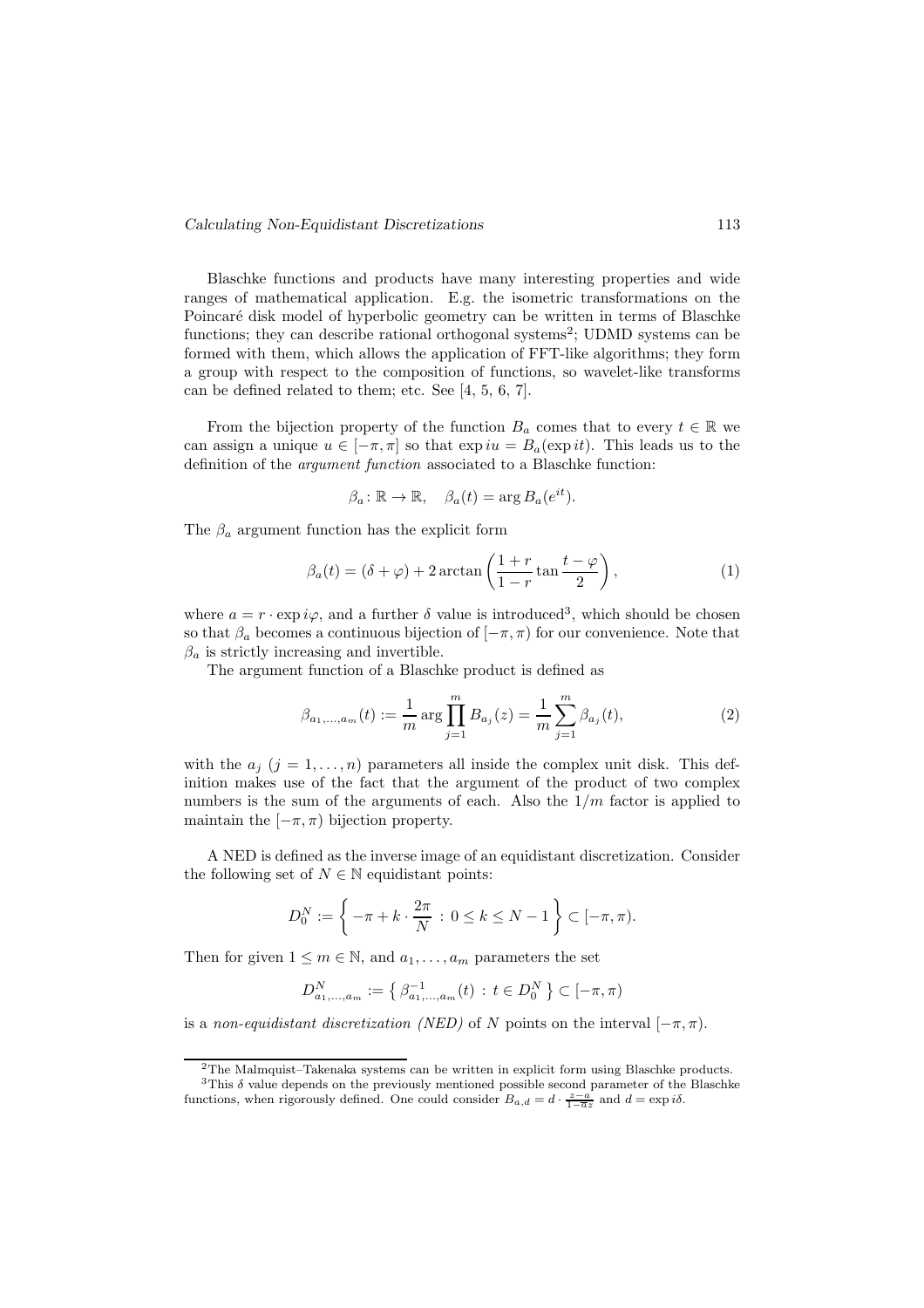

Figure 1: Argument functions and NEDs.

Figure 1 shows two example NEDs of  $N = 24$  points. The first one is generated by a Blaschke function and the second one is generated by a two-factor Blaschke product with the indicated parameters. Observe that the location of the more dense areas depend on the argument of the parameter, and the degree of density corresponds to the absolute value of the parameters.<sup>4</sup>

Therefore we gain high control over the distribution of discrete points and so our discretization can be flexibly adapted to different problems, signals.

Non-equidistant discretizations play an important role in mathematics and applications. E.g. when  $m = N$ , the Malmquist–Takenaka system corresponding to the parameters  $a_1, a_2, \ldots, a_m$  forms a discrete orthogonal system with respect to a scalar product defined on NED points; representation of signals and systems (Nyquist and Bode diagrams) can be improved using NEDs; etc. See works of authors of [1, 2, 3].

# 3 Calculating a NED

In this section we discuss the methods available for the numerical calculation of a NED, and describe an enhancement of the bisection method for this problem.

<sup>&</sup>lt;sup>4</sup>Now we can see, that  $\delta$  does not influence the density in any relevant way, it was really introduced only for convenience. (In this context.)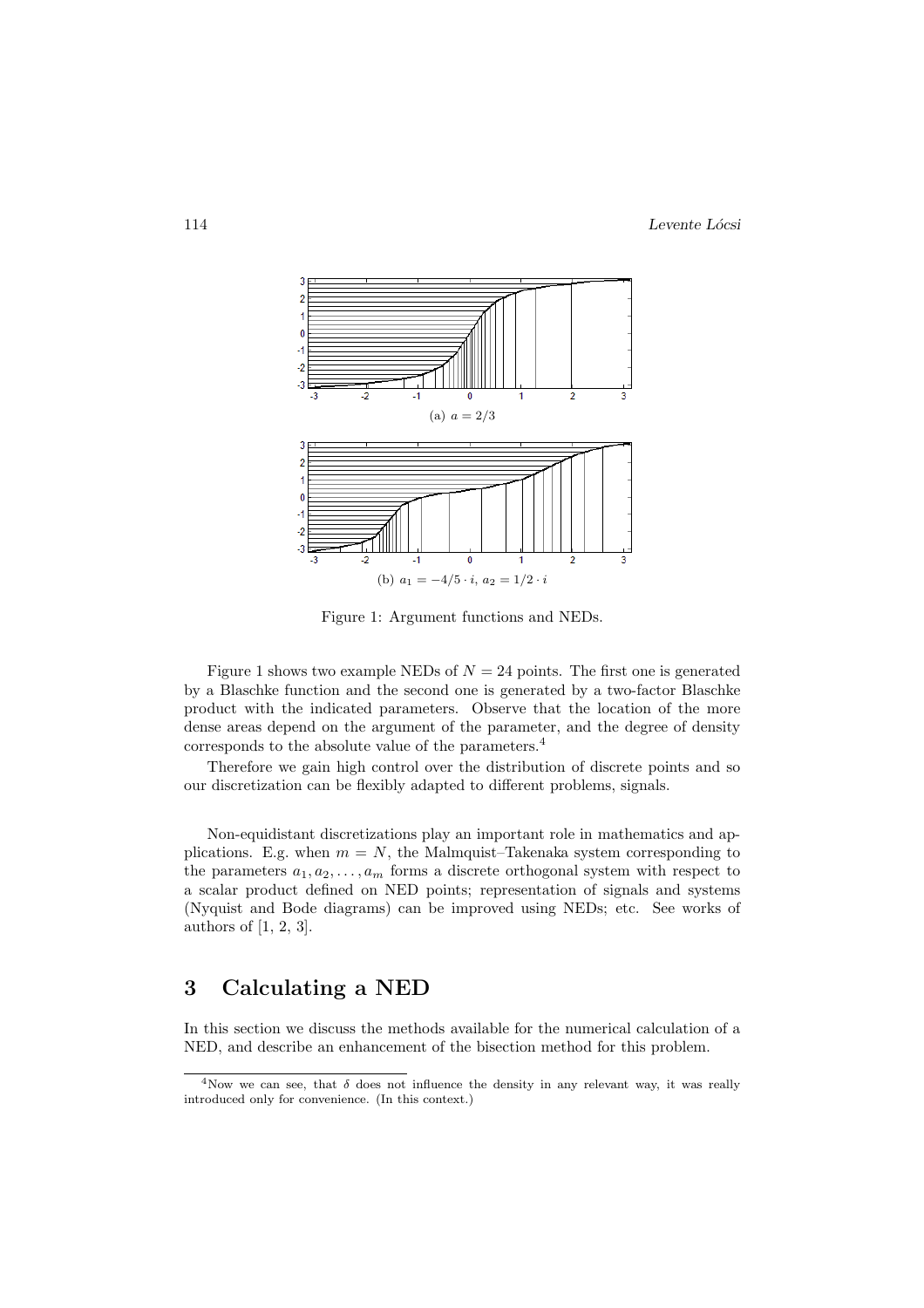Calculating Non-Equidistant Discretizations 115

#### 3.1 General observations and notation

Given  $1 \lt N \in \mathbb{N}$ , the number of discrete points and  $a_1, \ldots, a_m$   $(1 \leq m \in \mathbb{N})$  set of parameters, denote the discrete points of an equidistant discretization by

$$
d_k := -\pi + k \cdot \frac{2\pi}{N} \quad (0 \le k \le N - 1),
$$

and the corresponding points of the NED by

$$
e_k := \beta_{a_1,\dots,a_m}^{-1}(d_k) \quad (0 \le k \le N-1). \tag{3}
$$

To calculate the NED of  $N$  points with these parameters, basically we must find the  $e_k$  values for all  $0 \leq k \leq N-1$ , as the calculation of the  $d_k$  values is quite straightforward. When we have only  $m = 1$  parameter, then the inverse formula of the argument function in (3) can be explicitly given, recall the definition in formula (1). No further effort is needed. But having  $m > 1$  parameters, the inverse has no explicit form, numerical methods are needed to solve the N arising non-linear equations.

The most simple methods at hand are the well-known bisection method and Newton's method. Both have their own advantages and problems. The bisection method surely converges because of the strictly increasing property of the argument functions (the first derivative is greater than zero), but it requires a lot of calculation and converges only in first order. Newton's method would converge in order two (the first derivative is non-zero), but it needs to be initialized close enough to the solution, therefore we still need e.g. the bisection method to determine a suitable initialization point.

The derivative of an argument function according to (1) and (2) has the form:

$$
\beta_a'(t)=\frac{1-r^2}{1+r^2-2r\cos(t-\varphi)},\text{ and }\beta_{a_1,...,a_m}'(t):=\frac{1}{m}\sum_{j=1}^m\beta_{a_j}'(t).
$$

The positivity follows from the detailed calculation, see [1].

#### 3.2 Applying the bisection method

When applying the bisection method to find all the  $e_k$  values with the prescribed precision  $\varepsilon > 0$ , we should solve  $N - 1$  (for  $1 \leq k \leq N - 1$ ) non-linear equations one-by-one, i.e. apply the bisection method  $N-1$  times. (Note that the solution  $e_0 = d_0 = -\pi$  is trivial.) So the naive implementation would go as written in Algorithm 1. Denote simply by  $\beta$  the argument function at hand.

This algorithm needs  $(N-1) \cdot \lceil \log_2(2\pi/\varepsilon) \rceil$  steps to reach the prescribed precision. (The case in Line 11 is very unlikely to happen.)

#### 3.3 Enhancing the order of calculation

We may find that the naive implementation does not take any advantage of previously calculated solutions. But when calculating e.g.  $e_3$ , we might make use of  $e_2$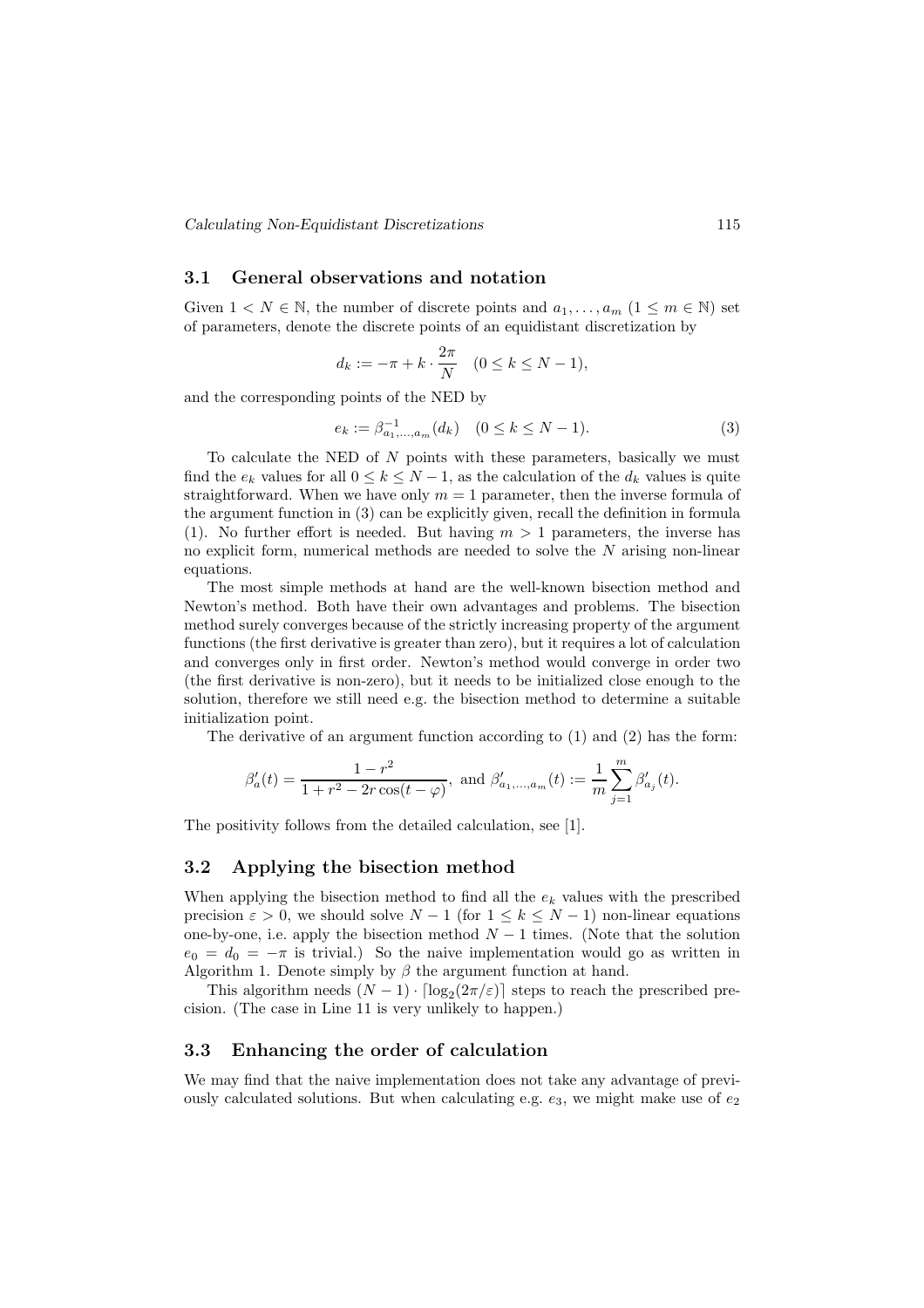**Algorithm 1** Naive implementation of calculating all  $e_k$  values using the bisection method.

|     | 1: $e_0 \leftarrow -\pi$              |                                 |
|-----|---------------------------------------|---------------------------------|
|     | 2: for $k = 1, , N - 1$ do            | for the rest of the points      |
| 3:  | $a \leftarrow -\pi, b \leftarrow \pi$ |                                 |
| 4:  | $c \leftarrow (a+b)/2$                |                                 |
| 5:  | while $b - a > \varepsilon$ do        | do standard bisection iteration |
| 6:  | if $\beta(c) < d_k$ then              |                                 |
| 7:  | $a \leftarrow c$                      |                                 |
| 8:  | else if $\beta(c) > d_k$ then         |                                 |
| 9:  | $b \leftarrow c$                      |                                 |
| 10: | else                                  |                                 |
| 11: | break                                 |                                 |
| 12: | end if                                |                                 |
| 13: | $c \leftarrow (a+b)/2$                |                                 |
|     | 14: end while                         |                                 |
| 15: | $e_k \leftarrow c$                    |                                 |
|     | $16:$ end for                         |                                 |

and  $e_4$  if these have been already found, and initialize the bisection iteration using these two values. The strictly increasing property of the argument function ensures that  $e_3$  lies between  $e_2$  and  $e_4$ .

Consider the example when 8 points should be calculated. Having found  $e_0$  and  $e_4$ , the calculation of  $e_2$  can be initialized using these values, therefore the bisection method could save 1 step (in average), since we have started with an interval of half the length of the original. Continuing similarly with  $e_1$  and  $e_3$  we may find that 1 more step can be saved for each.

Generally with the order given by the preorder traversal of a balanced binary search tree containing the values 1 trough  $N-1$ , we may save considerable amount of steps the bisection method to take.

Now we shall give the algorithm of calculating this order in an effective way (see Algorithm 2) with an example of a filled table in the case  $N = 12$  (see Table 1).

Table 1: The appropriate calculation order of points and its generation.

| $j$   1 2 3 4 5 6 7 8 9 10 11 12 13  |  |  |  |  |  |  |  |
|--------------------------------------|--|--|--|--|--|--|--|
|                                      |  |  |  |  |  |  |  |
|                                      |  |  |  |  |  |  |  |
| $p_2(j)$ - 12 6 12 3 6 9 12 3 6 9 12 |  |  |  |  |  |  |  |

The table to be filled to generate this order of point contains the  $j$  indices, the points in the appropriate  $n(j)$  order and  $p_1(j), p_2(j)$  'parents' of the points. In the generating algorithm we are going along the columns of this table starting with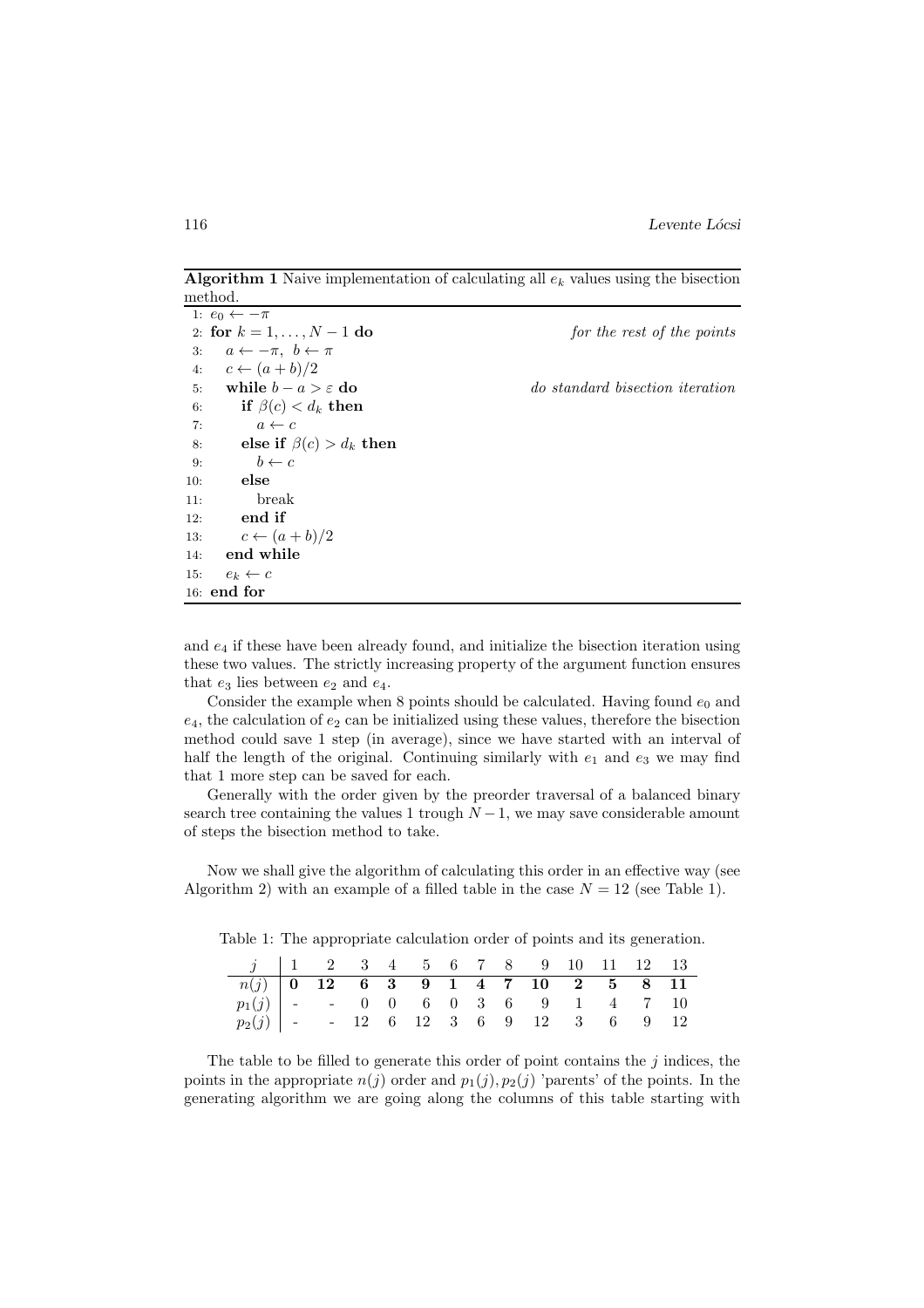column 3, and put the 'children' of the current column in the next free columns of the table. The variable name  $w$  denotes the column currently  $\textit{watched}$  and  $f$  the next column to be filled.

Algorithm 2 The generation of the enhanced order of points.

1:  $n(1) \leftarrow 0, n(2) \leftarrow N$ 2:  $n(3) \leftarrow [N/2], p_1(3) \leftarrow 0, p_2(3) \leftarrow N$ 3:  $w \leftarrow 3, f \leftarrow 4$ 4: while  $f \leq N + 1$  do while table is not filled 5: if  $n(w) - p_1(w) > 1$  then if there are points in between 6:  $p_1(f) \leftarrow p_1(w), p_2(f) \leftarrow n(w)$ 7:  $n(f) \leftarrow \lfloor (p_1(f) + p_2(f))/2 \rfloor$ 8:  $f \leftarrow f + 1$ 9: end if 10: if  $p_2(w) - n(w) > 1$  and  $f \le N + 1$  then the other side 11:  $p_1(f) \leftarrow n(w), p_2(f) \leftarrow p_2(w)$ 12:  $n(f) \leftarrow |(p_1(f) + p_2(f))/2|$ 13:  $f \leftarrow f + 1$ 14: end if 15:  $w \leftarrow w + 1$ 16: end while

And finally we show the algorithm of the bisection method enhanced with this order of calculation: see Algorithm 3. For convenience we define  $e_N := \pi$ . This algorithm uses the table generated by Algorithm 2.

Algorithm 3 Enhanced implementation of calculating all  $e_k$  values using the bisection method and the order generated by Algorithm 2.

1:  $e_0 \leftarrow -\pi$ ,  $e_N \leftarrow \pi$ 2: for  $j = 3, ..., N + 1$  do for the rest of the points 3:  $k \leftarrow n(j)$ 4:  $a \leftarrow e_{p_1(j)}, b \leftarrow e_{p_2(j)}$ 5:  $c \leftarrow (a+b)/2$ 6: while  $b - a > \varepsilon$  do do standard bisection iteration 7: the same iteration step 8: end while 9:  $e_k \leftarrow c$ 10: end for

#### 3.4 Applying Newton's method

We have already noted that Newton's method should be initialized *close enough* to the solution to ensure (quadratic) convergence. The starting points required must be calculated with e.g. the bisection method. To make a proper statement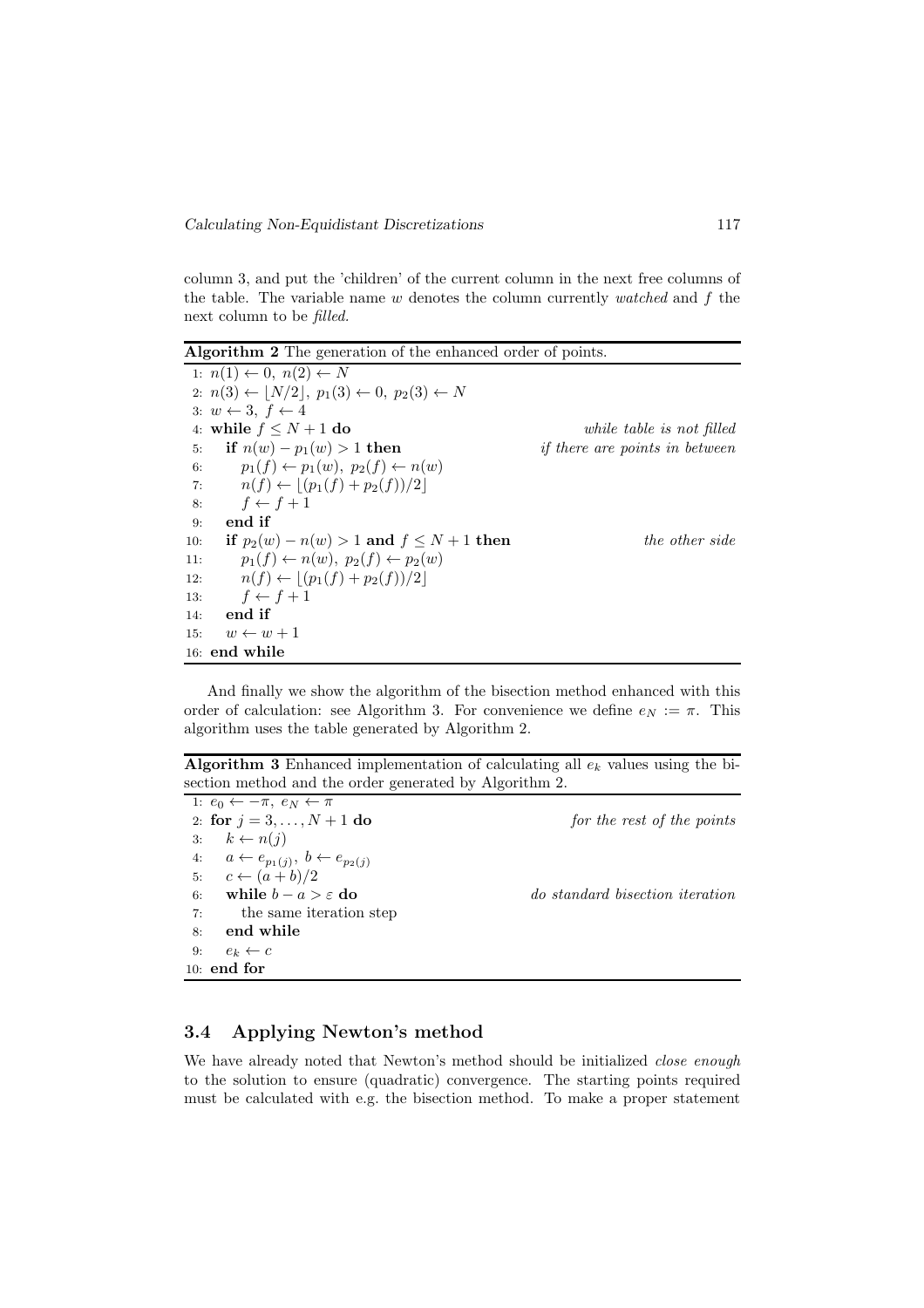about what 'close enough' precisely means requires more detailed analysis and goes beyond the extent of this paper. So the application of Newton's method can be thought of as an improvement of the results  $(e_k$  values) calculated by the bisection method.

The iteration goes as usual according to the formula

$$
e_k^{(next)} := e_k - \frac{\beta(e_k) - d_k}{\beta'(e_k)}.
$$

Note that the function values are given by  $\beta(e_k) - d_k$ , since this is the expression whose zero is to be found. The iteration terminates when  $\left|e_k^{(next)} - e_k\right|$  falls beneath a prescribed  $\varepsilon > 0$  precision.

## 4 Results

In this section we describe and analyse our measurements and results concerning step counts of the bisection method, execution time, and the application of Newton's method. Both theoretical and measured values are to be displayed.

#### 4.1 Step counts of the bisection method

Figure 2 shows for each  $e_k$  ( $0 \le k \le N = 32$ ) point how many steps the bisection method takes to reach the precision  $\varepsilon = 10^{-3}$ .

Light columns show that the calculation of every  $e_k$  value (except  $e_0$ ) needed 13 steps using the naive implementation. This corresponds to the theoretical number  $\lceil \log_2(2\pi/10^{-3}) \rceil = 13$ . Dark columns show the number of steps for each  $e_k$  using the enhanced order we defined earlier. By comparing the dark region with the whole diagram, we find that globally we can save many steps. Our gain can be visualized as the region that actually seams light gray.

Figure 2(a) shows the theoretical number of steps<sup>5</sup> as described in Section 3.3. Figure 2(b) shows the case of 1 parameter. We may see that we do not exactly save 1 step every time: sometimes none, but in some cases even 2 or more. We did not actually needed numerical methods for the above, but did in the case of 2 parameters (shown on  $2(c)$ ). The step gain also varies with k. One may observe the close relationship of these values to the parameters.

These images provide an elegant visualization of how many steps can be saved, and suggest that the theoretical estimation of global step saving is close to the real.

#### 4.2 Step count and execution time ratios

Our further inspections target the fact, that the number of points and the required precision firmly affects the step count saving of the enhanced implementation of the bisection method compared to the naive one.

<sup>5</sup>Note that this theoretical step count can be approximated in the case of 1 parameter while this parameter tends to zero.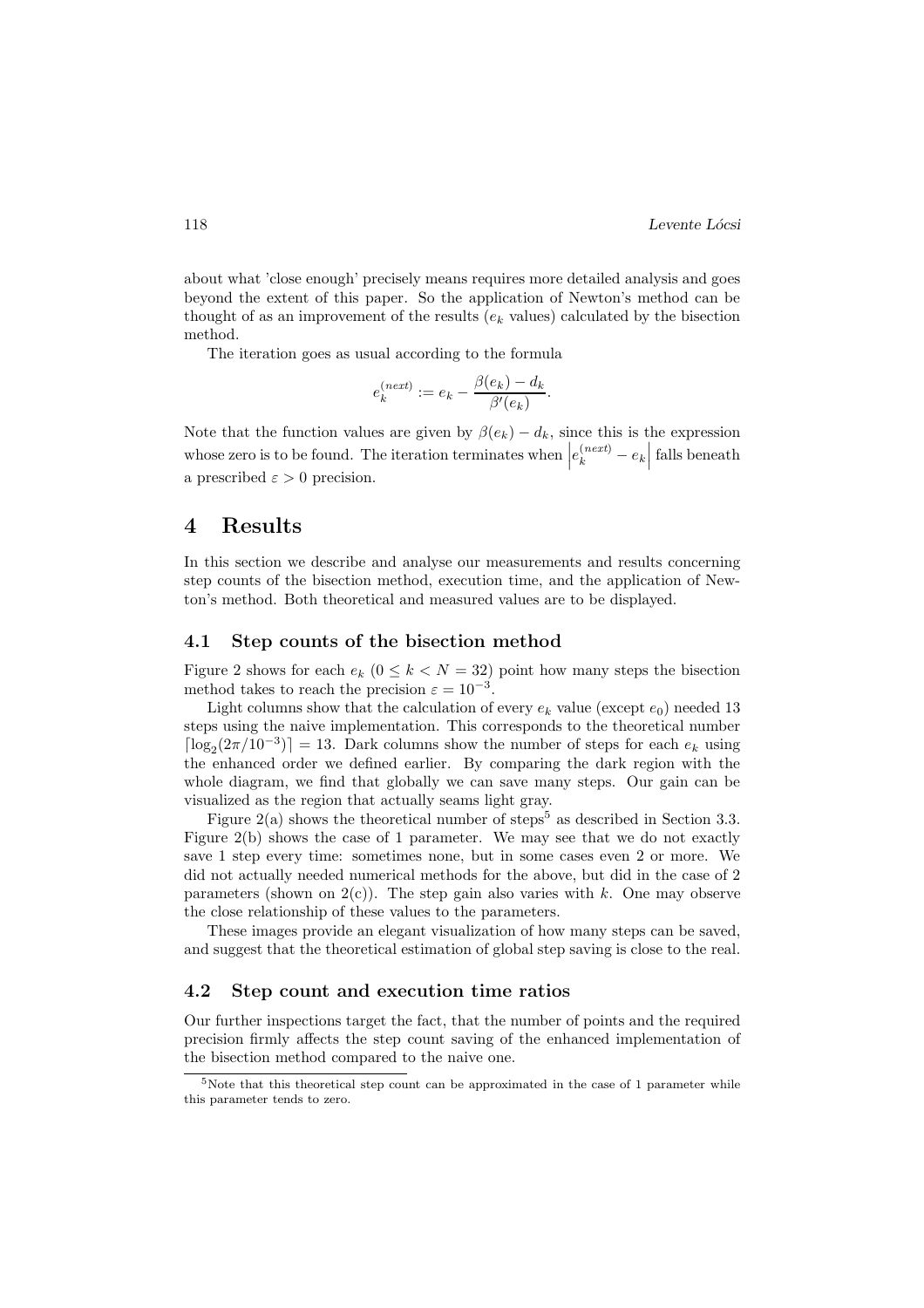

Figure 2: Theoretical and real step counts.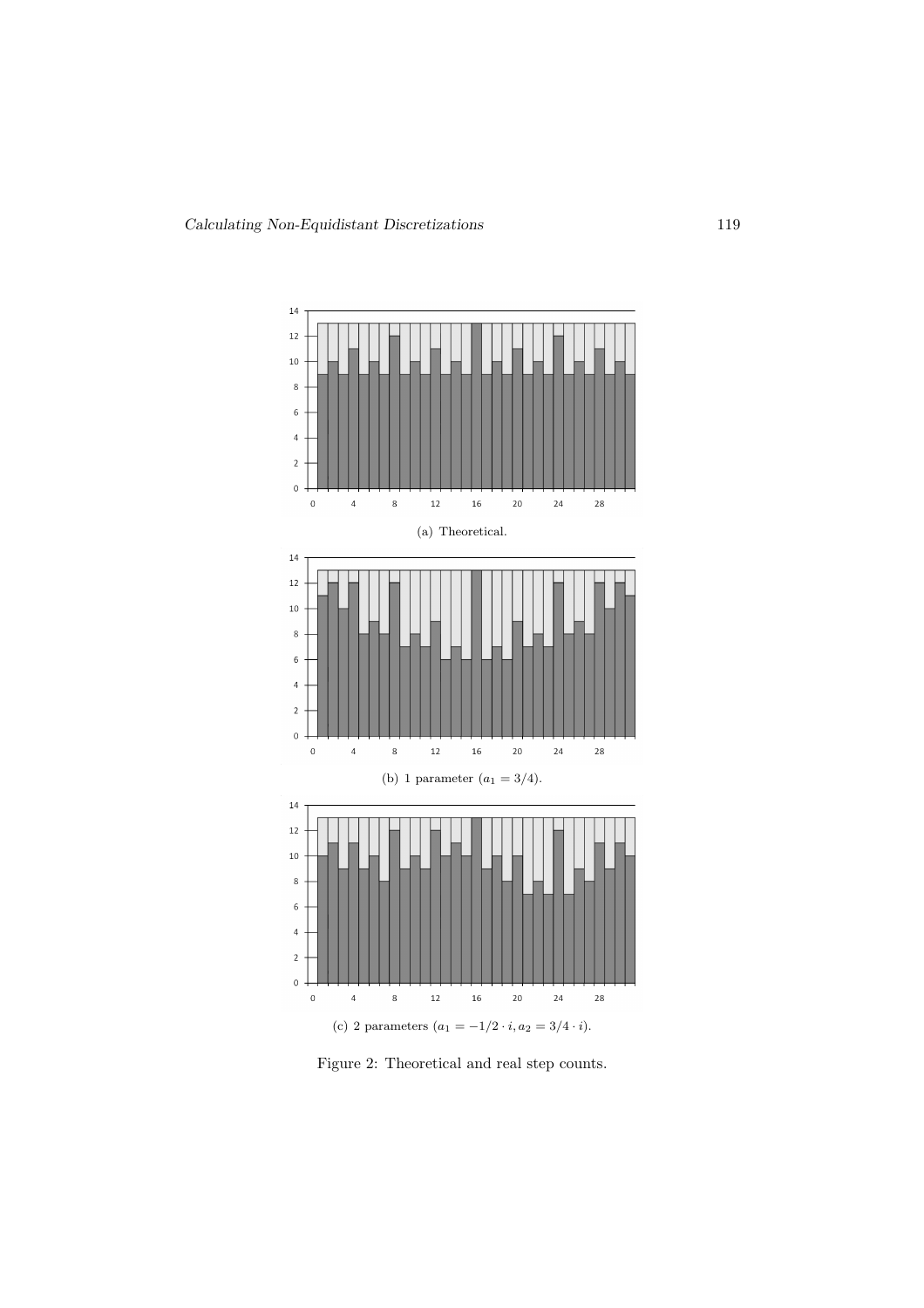When the precision becomes greater (i.e.  $\varepsilon$  becomes smaller) the required step counts grows, but the saving does not. And as the number of points grow, the saving also increases. (Because—roughly speaking—the new points usually lie between previously calculated ones, therefore require even less steps.)

Figure 3 shows the step count ratios of the enhanced and the naive implementation of the bisection algorithm corresponding to various number of points  $(2^l, l = 4, 5, 6, 7, 8)$  and precisions  $(10^{-p}, p = 3, 4, 5, 6, 7)$ . Figure 3(a) show the theoretic estimation of these ratios according using calculations similar to which resulted in Figure 2(a). Figure 3(b) shows the measured step count ratios in the case of 2 parameters randomly chosen inside the unit disk. Each value is the average of 10 independent measurements.

One can see that the theoretic estimations are very close to the real measurements, and the enhanced method requires about 50–90% of the steps of the naive implementation depending on the number of points and the precision to reach. The least saving can be seen when there are few points and high precision required, and the most saving can be observed when we have lots of points and require low precision.

We have obtained similar results concerning execution time.

#### 4.3 Applying Newton's method

As described in Section 3.4, Newton's method can be considered mainly as an improvement of the results calculated by the bisection method.

To analyse the efficiency of Newton's method compared to the bisection method (the enhanced version) we measured the execution time (in seconds) of the bisection method to precision  $10^{-12}$  (dashed line), and of Newton's method to the same precision after initialized with precision  $10^{-2}$  (thin solid line) and  $10^{-3}$  (thick solid line) in the case of  $2^l$  ( $l = 4, 5, 6, 7, 8$ ) points. The results can be seen on Figure 4.

One may observe the quadratic convergence (it is much faster than the linear), and that 10<sup>−</sup><sup>2</sup> precision is close enough for the Newton's method to start. Also a near linear dependency can be seen between the number of points and the execution time.

## 5 Further research

Related to the experiments described in the previous sections we can found many aspects that may be further clarified or elaborated.

Parallel implementation is a very obvious intention since the discrete points can be independently calculated. Experimenting with the emerging paradigm of general purpose GPU computing may be valuable.

The deeper mathematical analysis of the Newton method's initialization needs seems very interesting. Which bounds could be deduced (from known theorems) at each point, from where Newton's method would surely converge? Could these results be efficiently applied to further improve the speed of the calculation?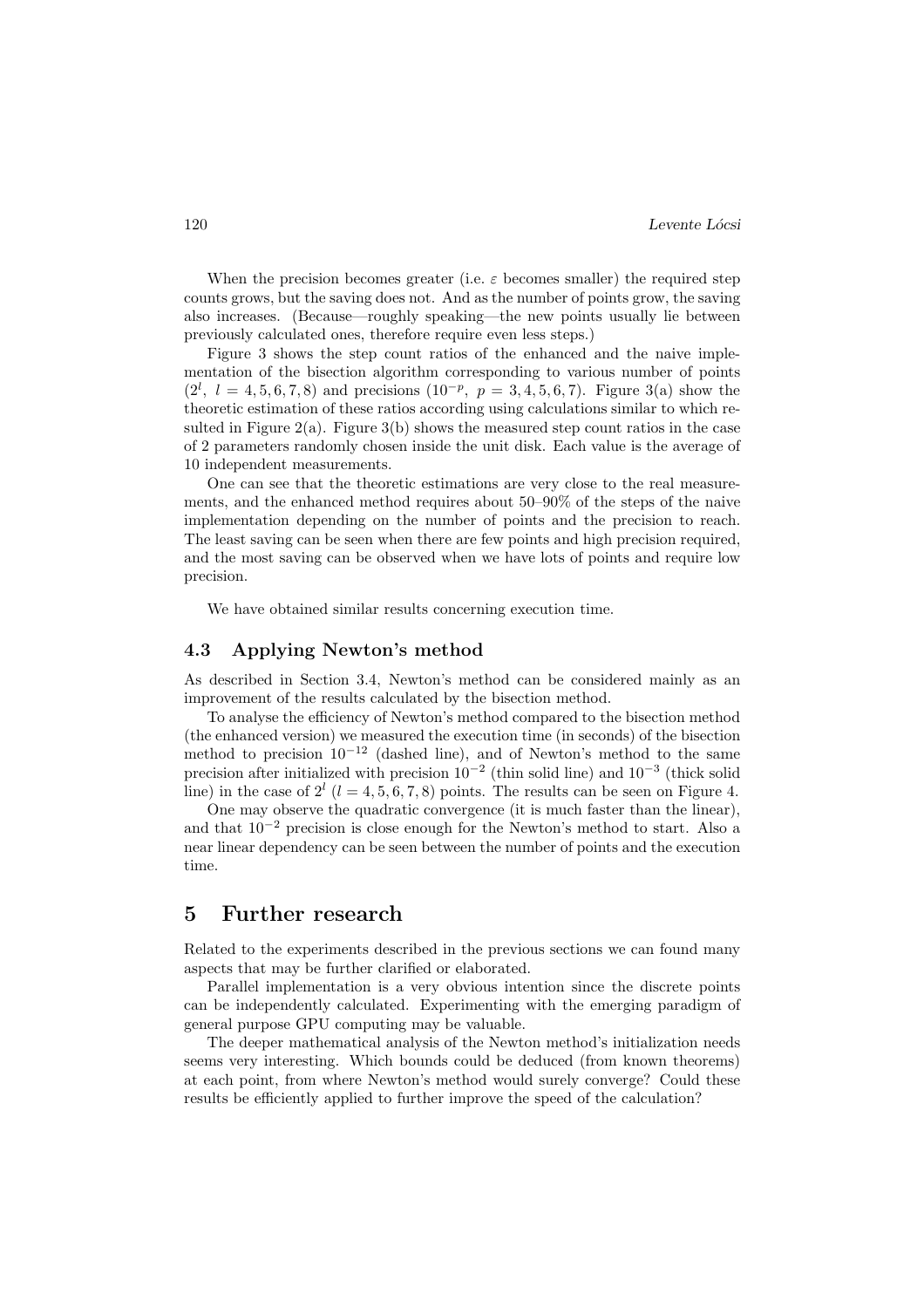

(b) Measured.

Figure 3: Step count ratios of the enhanced and the naive implementation of the bisection algorithm.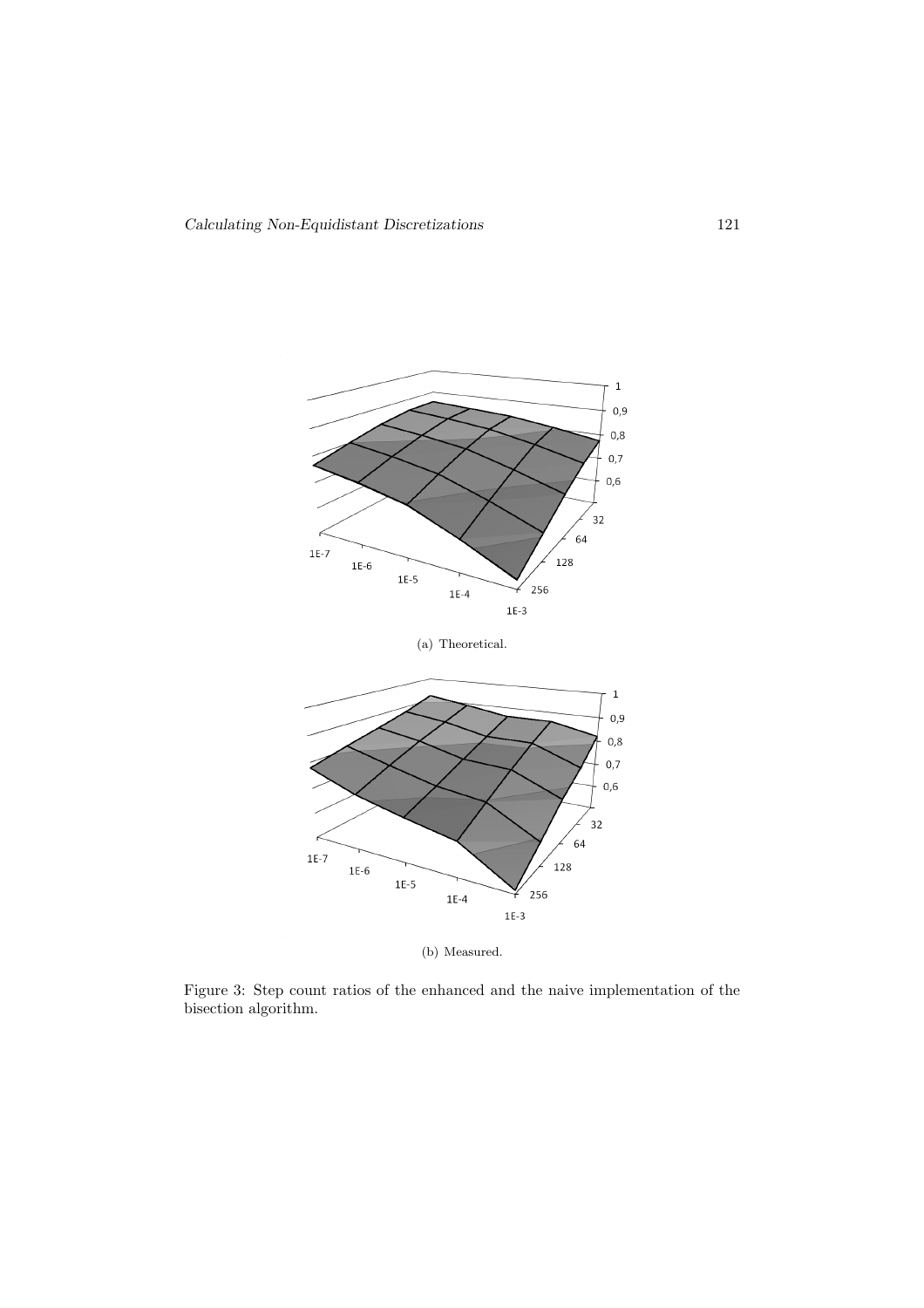122 Levente Lócsi



Figure 4: Execution times using Newton's method.

May the inverse of an argument function associated to a Blaschke product be approximated (or found explicitly)?

Multidimensional generalizations of non-equidistant discretizations of this kind could also be investigated. Possible application areas may be found e.g. at the fields of image processing or sampling methods.

# 6 Summary

We have made several experiments concerning the calculation of non-equidistant discretizations generated by Blaschke products and the associated argument functions. To our knowledge, no effort has been made before in this area.

We have managed to reduce the time needed for the calculation (using the bisection method) to about 50–70% of the original time by introducing a better order of the discrete points to calculate.

Further improvements have been measured by applying Newton's algorithm combined with the above.

# 7 Acknowledgements

This work was supported by the European Union and co-financed by the European Social Fund (grant agreement no. TAMOP 4.2.1./B-09/1/KMR-2010-0003).

The author also wishes to thank the organizers of the  $7<sup>th</sup>$  Conference of PhD Students in Computer Science (CSCS 2010) at the Institute of Informatics, University of Szeged.